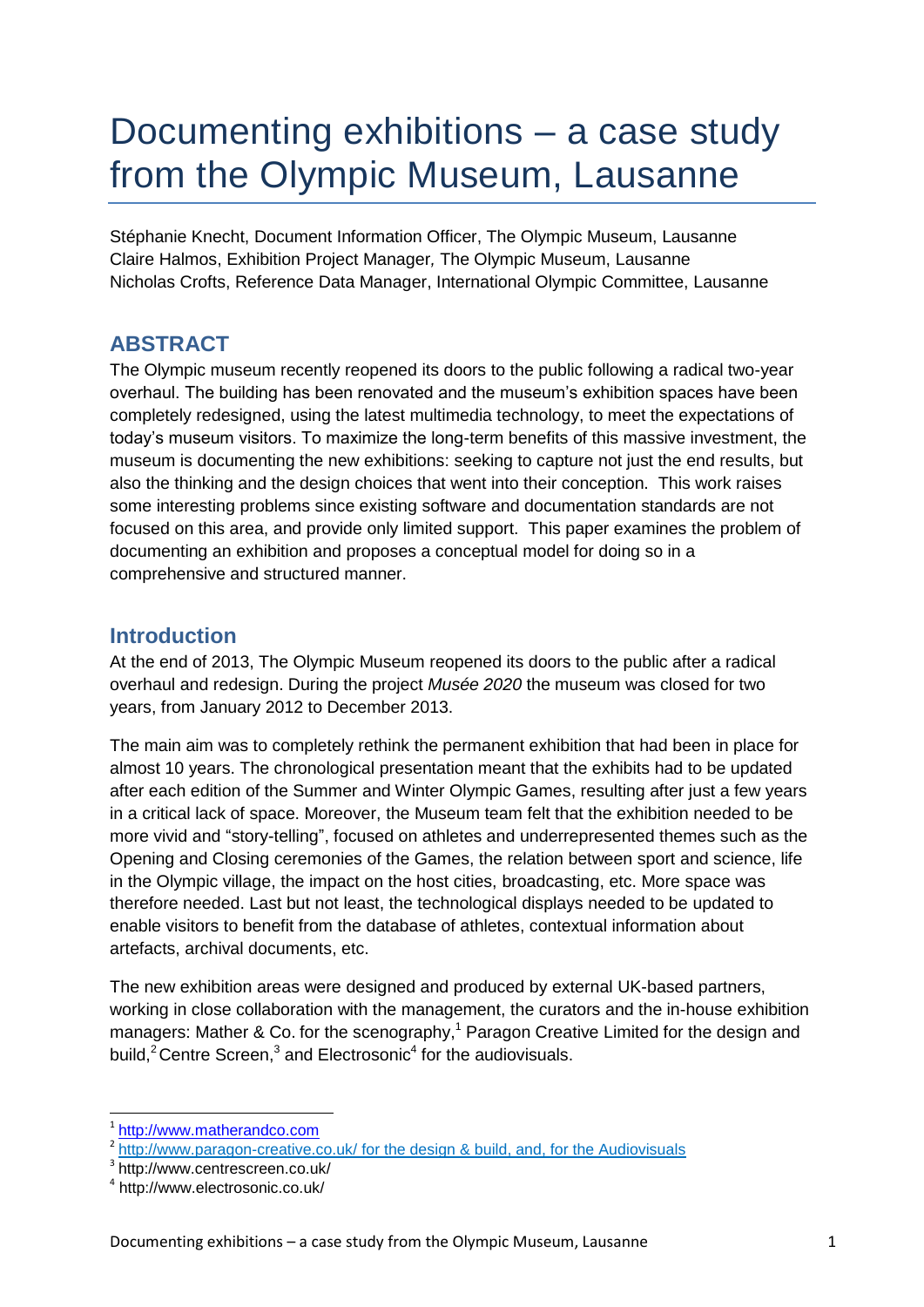The Museum is now in the process of digitizing and archiving all the documentation that was produced by the project.

In this paper we examine the requirements for active exhibition archiving, and the various tools that are available to accomplish the task. We conclude from this analysis that greater attention should be given to this type of problem and that an innovative approach is needed to provide a satisfactory solution. We propose a conceptual scheme for documenting exhibitions and explain its implementation using our institution's existing software: MuseumPlus (Zetcom), LiveLink (OpenText) and Intelligent Topic Manager (ITM, Mondeca).

#### **Requirements of "active" archiving**

Viewed from the perspective of long-term preservation and access, the archiving of the documentation produced for the planning and design of The Olympic Museum's new exhibition does not pose any specific conceptual or technical difficulties. Plans, documents, spreadsheets, images, multimedia files and other documents, whether born-digital or on paper, can be collated, classified, digitised, indexed and stored using traditional archival techniques. Apart from some exceptionally large files – mostly multimedia and highresolution photographs – all the digitised documentation has been sorted, classified and stored in the IOC's Livelink servers. This ensures both security and ease of access.

However, the ambitions of The Olympic Museums go beyond simply preserving this documentation. The aim is to capture and make available not only the documents themselves, but also the logical structure and the content of the exhibitions: how they are conceived and implemented. The intention is to make elements of the exhibition available for reuse and communication. Members of the Olympic Museum Network<sup>5</sup> and other clients will be able to make use of exhibition elements, adapting the presentation and format to meet local circumstances, while respecting the exhibition's structure and creative intent as well as the associated legal and financial conditions. Multimedia sequences, for example, may need to be reformatted; substitutes found for original artefacts, texts translated, etc. but the overall narrative structure, the context and the legal conditions relevant to each exhibition element must be respected. Each element must, in effect, be considered as a work, an *oeuvre* in its own right.

#### **Archiving plan**

**.** 

The *Musée 2020* exhibition consists of 14 *exhibits*, divided into four groups, each of which is under the responsibility of an exhibition manager. The sequence of these 14 exhibits comprises the visitor experience, and forms the basis of the archival plan.

Each exhibit is subdivided into 9 *sections*. These sections each present a sub-theme of the exhibit theme. Sections correspond physically to an "island" (*îlot)*, a showcase, or a wall of artworks. These different spaces each contain a panel of general information, objects, captions, photos, videos or other multimedia elements.

<sup>&</sup>lt;sup>5</sup> Founded on 7 September 2006, the Olympic Museums Network (OMN) was established with 11 founding members, with the aim of finding ways of working together on useful synergies and joint projects in order to improve quality and share costs. The idea is not to take the place of existing associations such as the International Council of Museums (ICOM), but rather to establish a group of institutions with a common subject matter. The ultimate goal is to grow together and, where possible, to unite in order to become stronger and more efficient, to create a unique platform for the global Olympic Movement. The OMN now includes 22 member museums.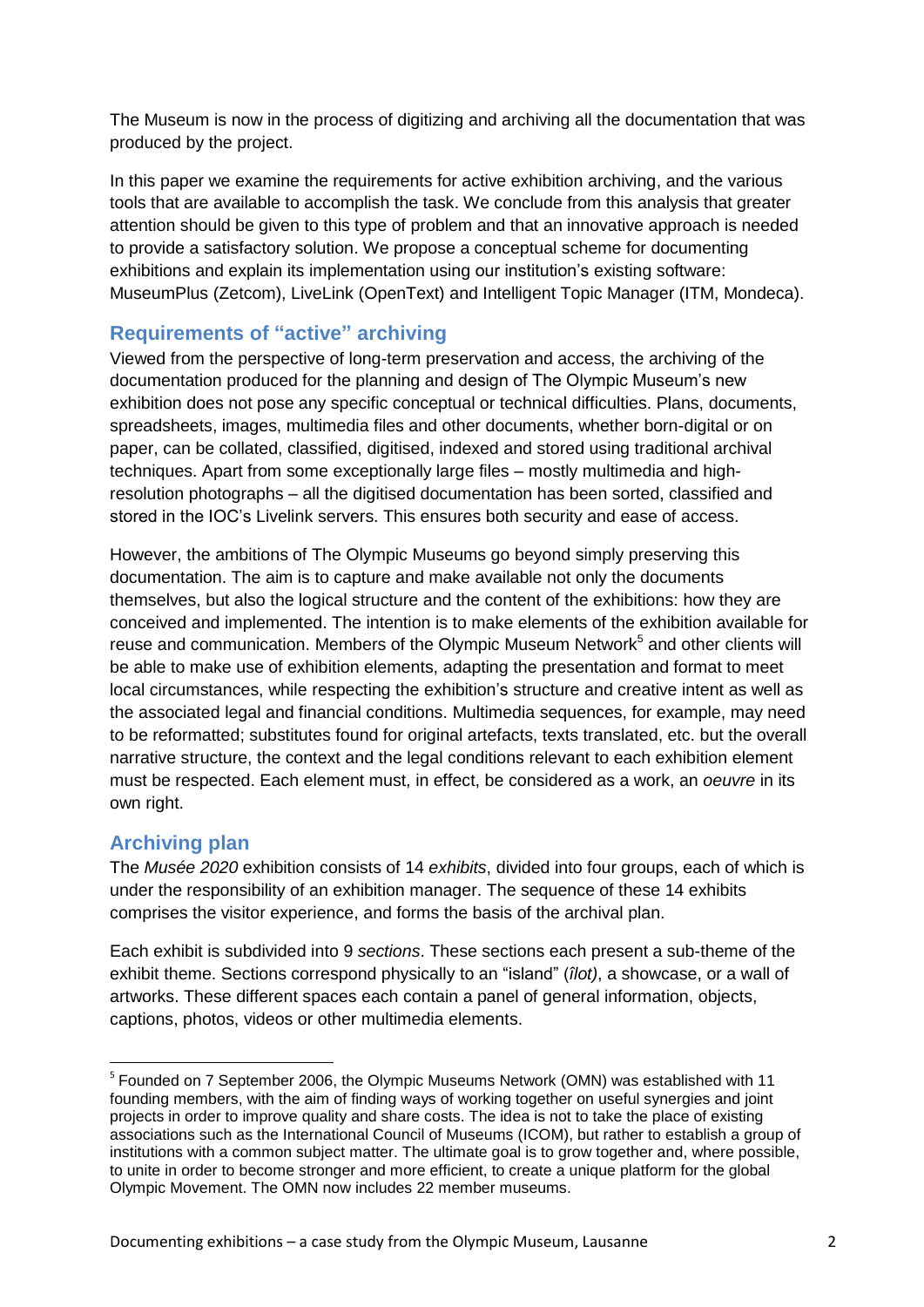In the file archive of each exhibit, one can find an overall *in situ* picture, the text of the introductory panel, in both Word and pdf formats, as well as information relating to each section: the exhibit plan, a picture of the section, the texts, again in both Word, and pdf formats, along with images of the associated items.

The structure of the archiving plan directly follows the reality of the visitor experience and reflects the linear sequence of the exhibition. One can thus reconstruct the thread of the exhibition and enable the researcher to search through different elements and rediscover the links that the exhibition creates.

The added value of this archiving plan is to enable:

- links to be made from the exhibition archive to the artefact documentation, and between exhibited objects
- access to multimedia elements, images and sound,
- searching by keyword, in both French and English.

However, this approach has some limitations. Linking mechanisms are mono-directional, cannot easily be made from individual images and artefacts records towards the Livelink archive. In addition, some multimedia files that were too large to be archived in Livelink had to be archived on external hard discs.

For this reason, we began to look at new approaches to archiving the exhibition documentation in order to reproduce the visitor's experience more faithfully and allow multiple entry points to the exhibition archive.

#### **State of the art**

After some research, and to our best knowledge, no software exists that is designed for documenting and archiving exhibitions.

#### **Collections management software**

Our first thoughts were to use the institution's existing collections management software, Museum Plus, to record information about the exhibition. The database contains detailed information about all the items in the collections, and does provide an Exhibition module intended specifically for documenting exhibitions and loans. Exhibitions can be described by name or title, location and dates. Detailed textual comments can also be added. Collection items can be associated with one or more exhibitions. These features allow an exhibition inventory to be prepared (a comprehensive list of all the items included in an exhibition). This is of vital importance for *extra-muros* exhibitions or loans and can be used to prepare packing lists, transport manifests and insurance checklists. However, it does not preserve or document the internal logic and organization of an exhibition; all the items in the exhibition are effectively placed in the same basket: the logic and sequence of presentation is lost.

#### **Online catalogue**

A second line of investigation was the *emuseum* package, a module which provides a means of presenting a museum's collection catalogue online. This type of product is sometimes billed as a 'virtual exhibition'. However, we found that this approach did not meet our requirements as it would not allow us to document and present the structure and organisation of the exhibition.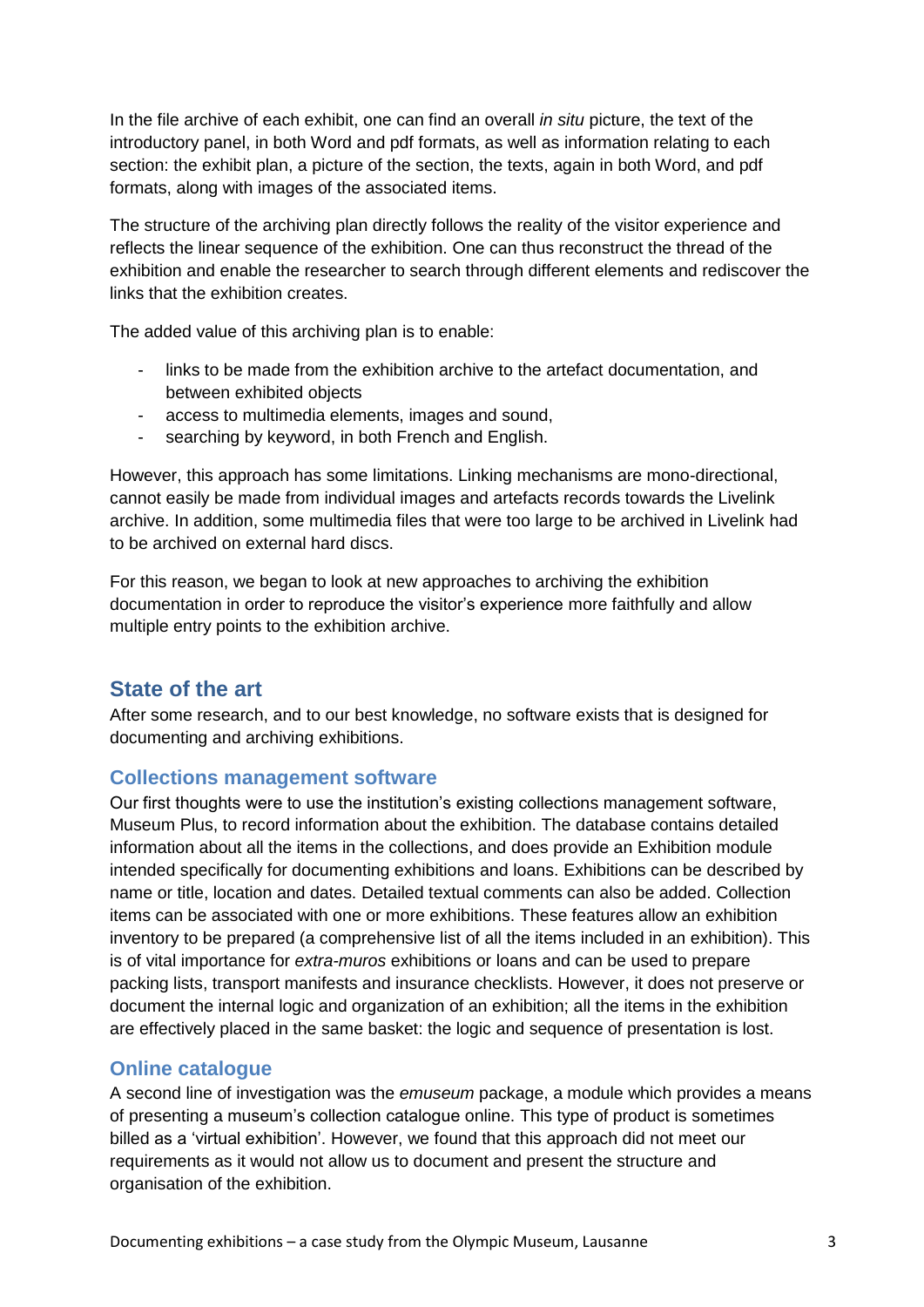#### **Links between collection items**

Another avenue that we considered was to create typed links directly between items recorded in the Museum Plus database, allowing a network of links between related items to be created. This approach has the advantage of technical simplicity since item links are a standard feature of the software.

However, the approach has several major limitations:

- i. in our institution, item-level links are already used to document physical or conceptual links between items (original-copy, part-whole, other version),
- ii. item-level links are global: items are included in more than one exhibition, or related for some other reason, automatically become part of the same network,
- iii. item-level links do not allow any sequence or hierarchy to be established. Linked items are all placed in the same context - as if all the items in an exhibition were to be placed together in a heap in one gallery.

#### **Existing documentation standards**

We also looked at a number of existing standards and recommendations: the CIDOC Information categories, the recommendation for the Banque de Données des Biens Culturelles Suisse (BdBS), Collections Trust Spectrum and the CIDOC CRM, but concluded that they provided little or no guidance with respect to the documentation of exhibitions.

## **Proposed Conceptual schema**

From our analysis of the existing archival plan and related documentation, it emerged that the internal logic of the museum's exhibition can best be understood as a series of nested *contexts* containing individual *elements* that are all organized in a *sequence.*

#### **Contexts**

The *physical* contexts of an exhibition are the building, the rooms, the display areas and the display cases, while the *thematic* contexts are the exhibition, the exhibits and the sections. There is an inherent tension between the physical layout of the museum building and the thematic organisation of the exhibition. While the two may work perfectly together, the physical constraints of the museum building often force compromises, or may sometimes be used for dramatic effect. An analogous problem exists for exhibition catalogues, where the volumes, chapters, paragraphs and page layout to reinterpret an exhibition's thematic organisation in a paper format. To meet the aim of reusability, our aim was to capture the thematic structure of the exhibition, to allow flexibility of reuse in different physical settings.

For any given realisation of an exhibition, the thematic organisation has to be mapped onto the physical reality of the available exhibition space. Thematic contexts may fall within one or more physical areas; an exhibit may take up only part of a room, fill a complete room or spread across several rooms. The process of physical mapping may become most apparent for itinerant exhibitions moving from one venue to another. For a permanent exhibition it may be less obvious.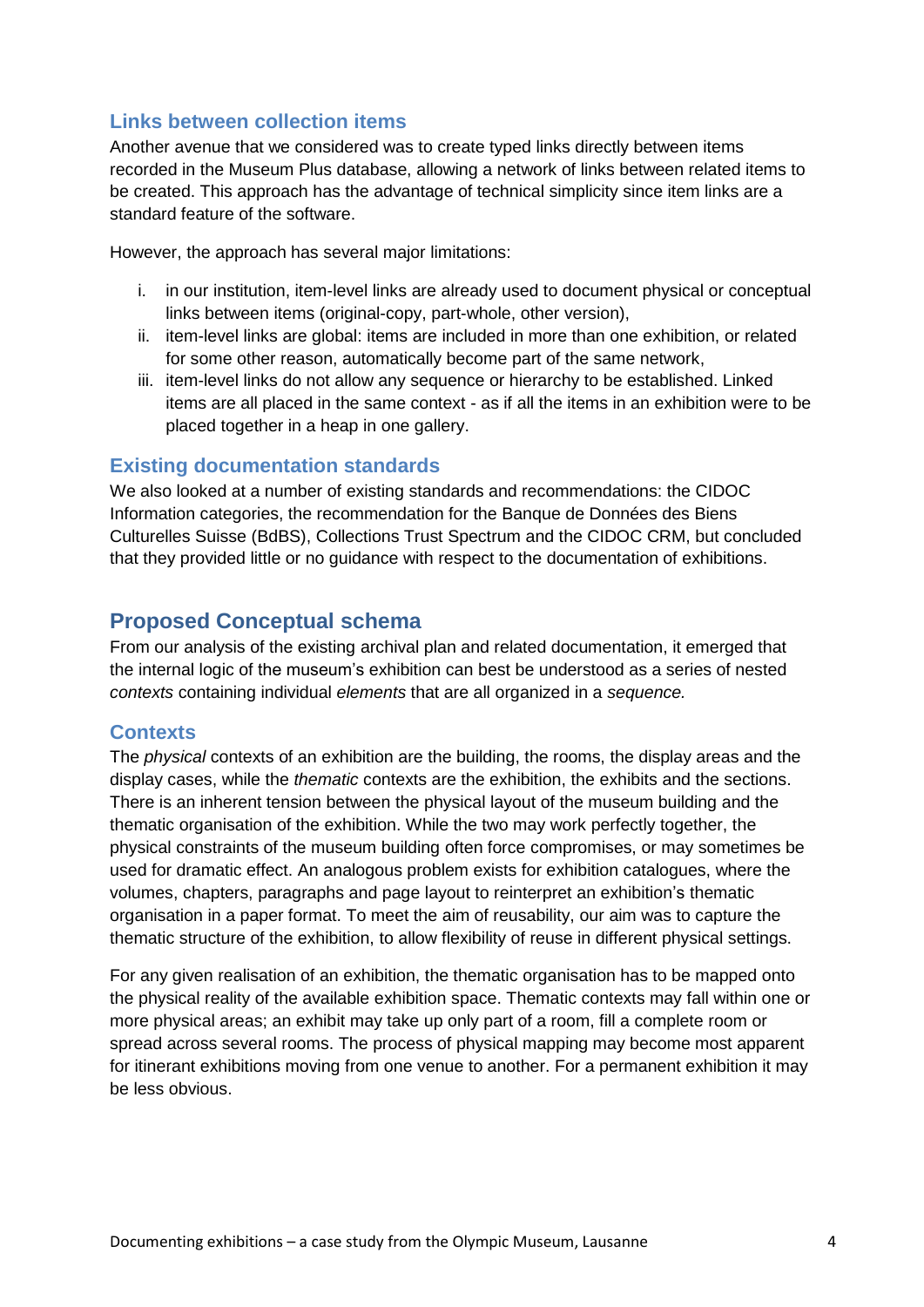#### **Exhibition**

The "exhibition" itself can be considered as the top-level, parent context that contains all the other thematic components.

#### **Exhibits**

Exhibits can be seen as the primary thematic contexts. They contain one or more sections.

#### **Sections**

Sections are individual display areas that fall within an exhibit and form part of the exhibit's thematic logic. They consist of clusters of elements (e.g. an artefacts, specimens, models, or multimedia sequences), some of which are used as the subject – the central focus of attention – while others, text, labels, diagrams images, etc., provide contextual material to help interpretation.

#### **Elements**

Individual elements are items that are intended to be perceived by the visitors as exhibition content. They may be physical artefacts or specimens, pieces of text, images or multimedia items.

#### **Sequence**

Whether intentionally or not, items in an exhibition always form a sequence. This sequence of presentation – the *hang* in fine arts jargon – is often of great importance, and can be used by exhibition designers and curators to make non-verbal comments through juxtaposition: inviting association and comparison. Visitors can *override* this sequence to some extent, moving in reverse order or jumping from one item to another, but their freedom of movement is limited to their current context. "Perverse" visitors (such as museum professionals) sometimes go against the natural flow deliberately, crisscrossing diagonally through a gallery like salmon swimming upstream, but even when doing so they still remain within the gallery context.



Fig. 1 Exhibition context hierarchy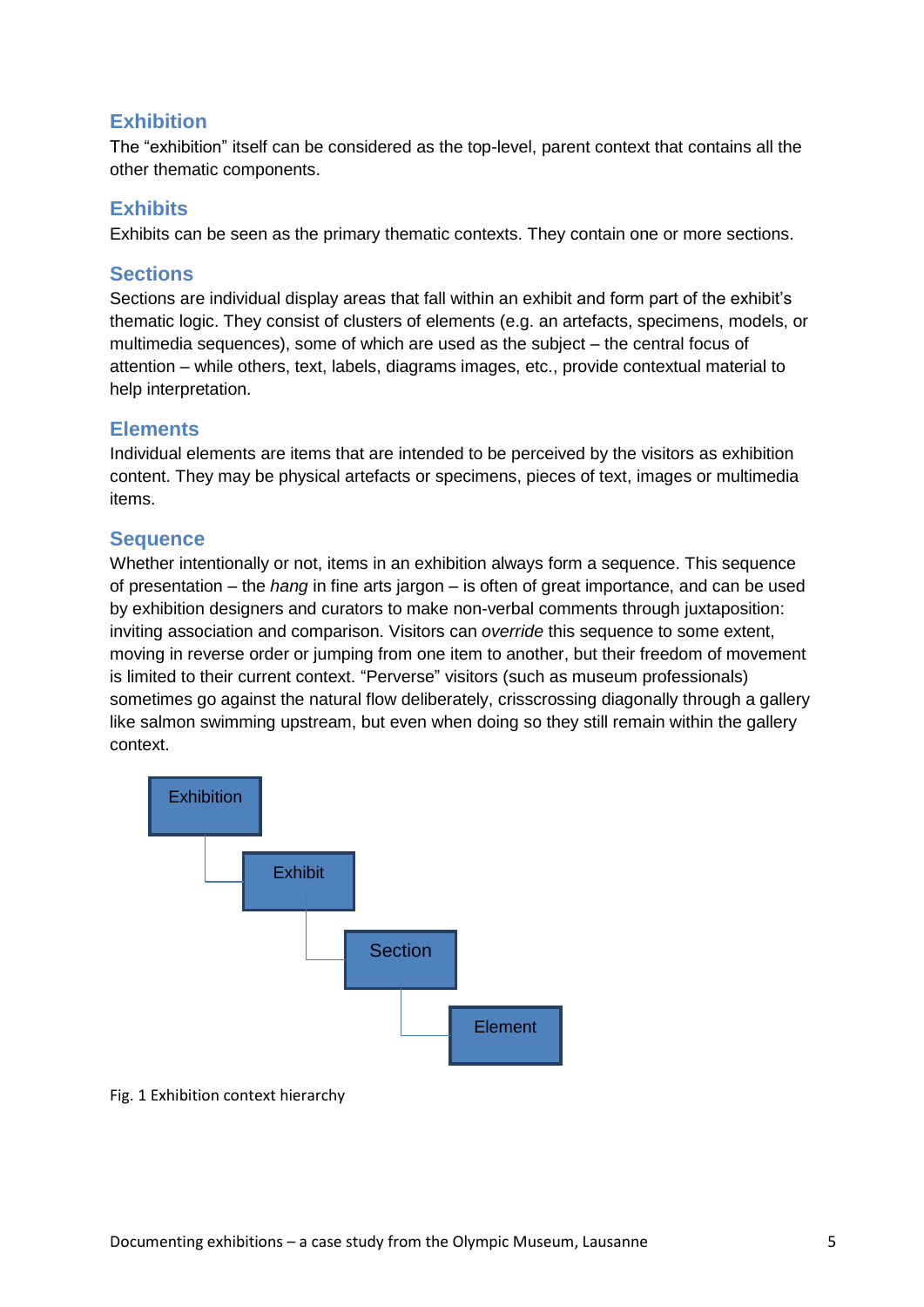

# **Modelling Exhibitions with the CIDOC CRM**

Fig. 2 Modelling with the CIDOC CRM

Our initial thoughts concerning the conceptual model for documenting exhibitions was to use the CRM class E53 Place, or E5 Event. The first because the exhibition, in our conception, consists of a series of place-like containers; the second, because exhibitions commonly take place during a certain time-frame at a given location. However, neither of these classes accurately matches the ideas we were seeking to represent. The definition for E53 Place clearly states that places are actual "extents in space", "usually determined by reference to the position of 'immobile' objects". This excludes the use the class to refer to purely hypothetical or conceptual contexts. Similarly, the definition for E5 Event seems to tie the class to actual events that have taken place, "resulting in changes of states in cultural, social, or physical systems" and is focused on participants and causality.

Finally, we decided that E29 Design or Procedure, a subclass of E28 Conceptual Object, was the most appropriate class. It includes "documented plans for the execution of actions in order to achieve a result of a specific quality, form, or contents", which corresponds to our need to document the overall plan or conception of an exhibition, but not necessarily the specific realization at a given time and place. Our archive reflects the general plan for an exhibition, a plan which may be reused, either as a whole or in part, at different times and at different locations.

E29 Design or Procedure inherits the property *P106 is composed of (is part of)* from its parent class E73 Information Object. We use this class to create the instance hierarchy of nested exhibition contexts. The overall exhibition can be seen as an instance E29 Design or Procedure that is composed of one or more subsidiary instances of E29 Design or Procedure. The cardinality used in our schema is more restricted than that proposed by the CIDOC CRM since we needed to create a mono-hierarchy: exhibition spaces have at most one parent container.

E29 Design or Procedure also inherits the property *P67 refers to (is referred to by)* from E73 Information Object. We use this property to associate the various elements (physical objects, multimedia items, texts, images, etc.), with their corresponding exhibition context. Again our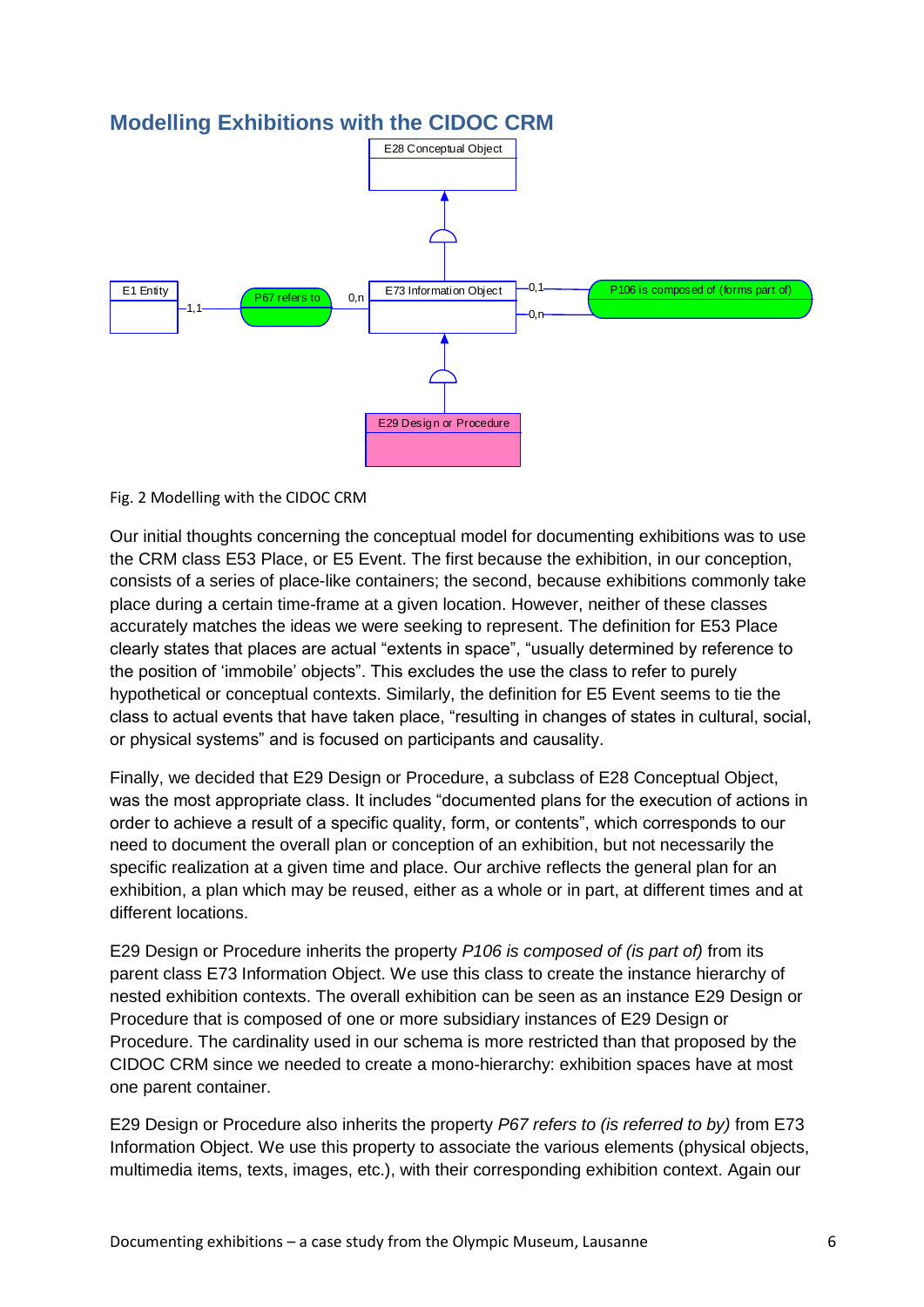cardinality is more restricted than the CIDOC CRM since, in practice, exhibition elements are never repeated within an exhibition.

The CIDOC CRM can be extended by the creation of subclasses of E29 Design or Procedure to implement specific classes for Exhibition, Exhibit and Section. This would allow specific properties to be declared for each subclass.

### **Implementation**

The nested exhibition structure can be modelled within the production database using the Museum Plus thesaurus module's built in "Broader Term-Narrower Term" relation. Taking advantage of ITM's thesaurus module, we created this nested structure part of the reference terminology. This allowed us to represent the exhibition as distinct levels of containment. The ITM ontology module allows terms forming part of a thesaurus term hierarchy to be placed in different *classes*. This allows *exhibits* and *sections* to be clearly differentiated and additional properties to be defined. One important property, not defined by the CIDOC CRM, is *sort by*, which we use to determine the sort order of the exhibits and sections, and so respect the conception of the exhibition. Without this property, the various exhibition contexts would fall into alphabetical order.



Fig. 3 Hierarchy view in ITM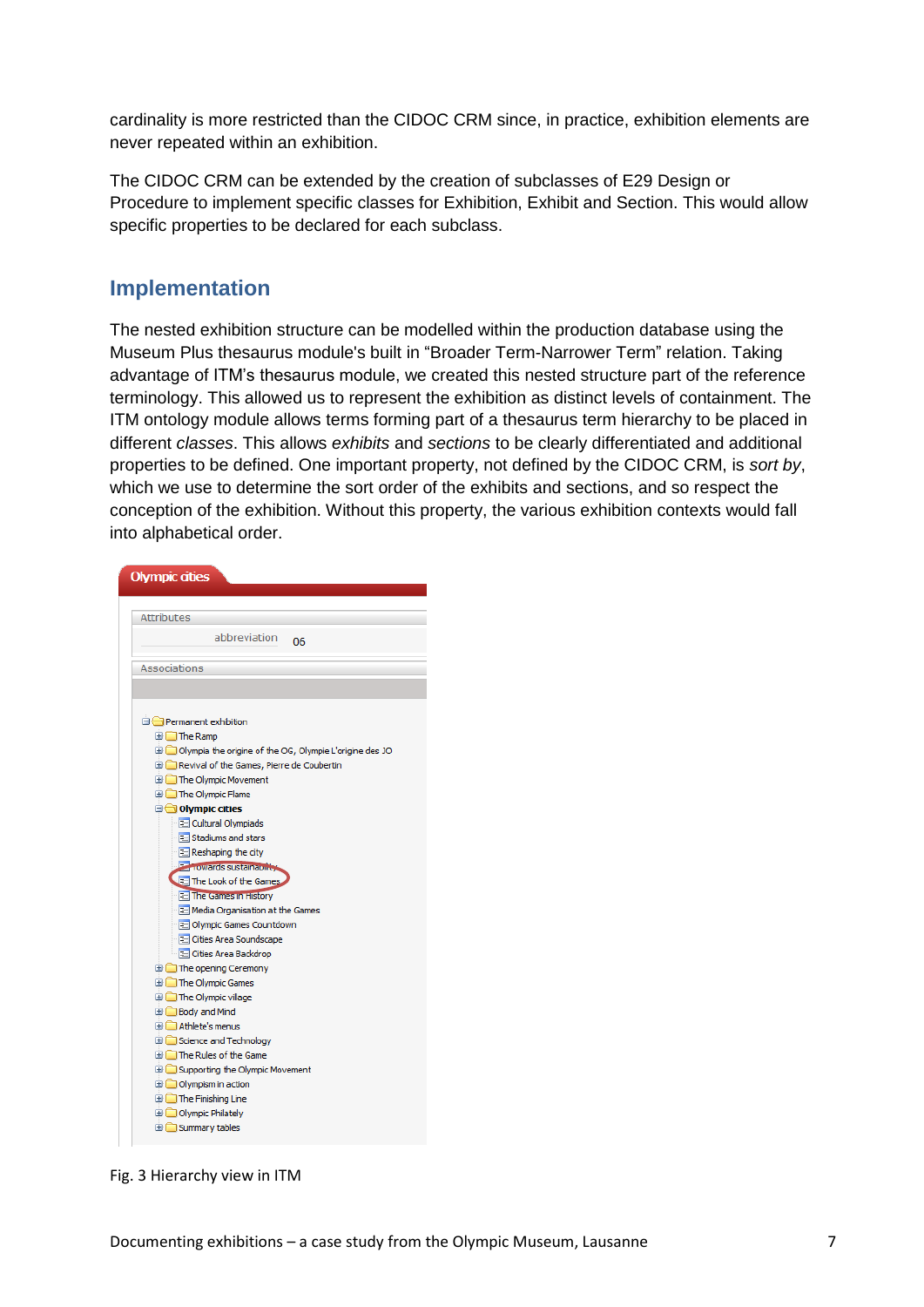| <b>Thésaurus</b>        | Thématique ASIM                                 |   |
|-------------------------|-------------------------------------------------|---|
| F Exposition permanente |                                                 |   |
|                         | La flamme olympique                             |   |
| Corps et esprit         |                                                 |   |
|                         | - L'Olympisme en Action                         |   |
|                         | La cérémonie d'ouverture                        |   |
| La ligne d'arrivée      |                                                 | Ξ |
| - La Rampe              |                                                 |   |
|                         | La Rénovation des Jeux, Pierre de Coubertin     |   |
|                         | Le Mouvement olympique                          |   |
|                         | Les Jeux Olympiques                             |   |
|                         | Les menus des athlètes                          |   |
| - Les règles du jeu     |                                                 |   |
|                         | <b>El Les villes Olympiques</b>                 |   |
|                         | Compte à rebours des Jeux Olympiques            |   |
|                         | Des stades et des stars                         |   |
|                         | Images des villes elympiques                    |   |
|                         | - Le Look des Jeux                              |   |
|                         | <b>The Mauss dans Printing</b>                  |   |
|                         | - Les médias aux Jeux                           |   |
|                         | Les Olympiades culturelles                      |   |
|                         | Le son des villes                               |   |
|                         | - Redessiner la ville                           |   |
|                         | Wers un développement durable                   |   |
|                         | - Le village olympique                          |   |
|                         | - Olympie L'origine des JO                      |   |
|                         | - Philatélie Olympique                          |   |
|                         | Sciences et technologies                        |   |
|                         | Soutenir le Mouvement olympique                 |   |
|                         | Tableaux récapitulatifs                         |   |
|                         | in Infrastructure sportive [Bâtiments et lieux] |   |
|                         | Lieu d'entrainement [Bâtiments et lieux]        |   |
|                         | monument [Bâtiments et lieux]                   |   |



| $\Omega$<br>直                                         | 嘉 新<br>$\triangleright$<br>$\otimes \circ \blacksquare$<br>$\mathbb{R}$<br>n                                 | 尚                         | Id. obj. 128365    | mskt - 22.03.2013<br>S                             | ---                      |
|-------------------------------------------------------|--------------------------------------------------------------------------------------------------------------|---------------------------|--------------------|----------------------------------------------------|--------------------------|
| <b>Artefact</b>                                       | Tous les artefacts                                                                                           | 7                         | Artefacts du Musée | cnic - Ecrire<br><b>A 6 6 7</b>                    |                          |
| N° d'inventaire                                       | 82482<br>Ancien <sub>N°</sub><br>$\cdots \equiv$                                                             | E<br>$\blacktriangledown$ |                    |                                                    |                          |
| Type de notice                                        | Langue<br>Collection des objets<br>$\blacktriangledown$                                                      | $\blacktriangledown$<br>卣 |                    |                                                    |                          |
| <b>Dénomination</b>                                   | Souvenirs, montre                                                                                            | 品                         |                    | gm.<br>壓                                           |                          |
| Titre d'usage                                         | Mexico 1968, montre avec l'emblème des Jeux.                                                                 | ≡                         |                    | H<br>gn<br>To                                      |                          |
| Assigned title                                        | Mexico 1968, wristwatch with the Games' emblem.                                                              |                           |                    |                                                    |                          |
| Auteur /<br>Intervenant                               |                                                                                                              | Ξ<br>$\blacktriangledown$ |                    |                                                    |                          |
|                                                       |                                                                                                              |                           |                    |                                                    |                          |
|                                                       | 1968<br>Période Circa 1968<br>1968<br>Ál                                                                     | Ξ<br>$\vert \cdot \vert$  | չ◎⊟9⊻              | $\Omega$<br>$\mathbb{Z}$<br>$\circ$<br>邻           |                          |
|                                                       | Données supplémentaires   Données historiques   Description / Etat de l'artefact   Légendes   Préconisations |                           | Matériaux /        |                                                    |                          |
|                                                       | $\triangleright$ 20.5 x 4 x 1.5 cm<br>Hauteur x Largeur x Epaiss<br>Poids<br>28 <sub>g</sub>                 |                           | technique /        | Matériaux: Matière synthétique<br>Matériaux: verre | ▲                        |
|                                                       |                                                                                                              |                           | couleur            | Matériaux: métal                                   | $\equiv$                 |
|                                                       |                                                                                                              |                           |                    | Couleur: jaune                                     |                          |
| De<br>Données de base<br><b>Dimensions</b><br>Mot-clé | Jeux: Jeux Olympiques, Mexico 1968, Créé<br>Thématique: Emblème JO été Mexico 1968, Représente visuelleme    |                           |                    | Couleur: or                                        | ٠                        |
|                                                       | Thématique: Design, Créé                                                                                     |                           | Exposition         | Le Look des Jeux (GP 10 06 68)                     | $\overline{\phantom{0}}$ |
|                                                       |                                                                                                              |                           | Local. perm.       | OU MO 2 39 D32 Arm. mob. 32                        | ٠                        |
|                                                       |                                                                                                              |                           | Détails local.     |                                                    | $\overline{\phantom{a}}$ |
| Propriétaire                                          | CIO/IOC, Lausanne                                                                                            | $\blacktriangledown$      | Ensemble           | Nbre exempl.<br>$\overline{\phantom{a}}$           | $\blacksquare$           |

Fig. 5 View in MuseumPlus, Artefact Module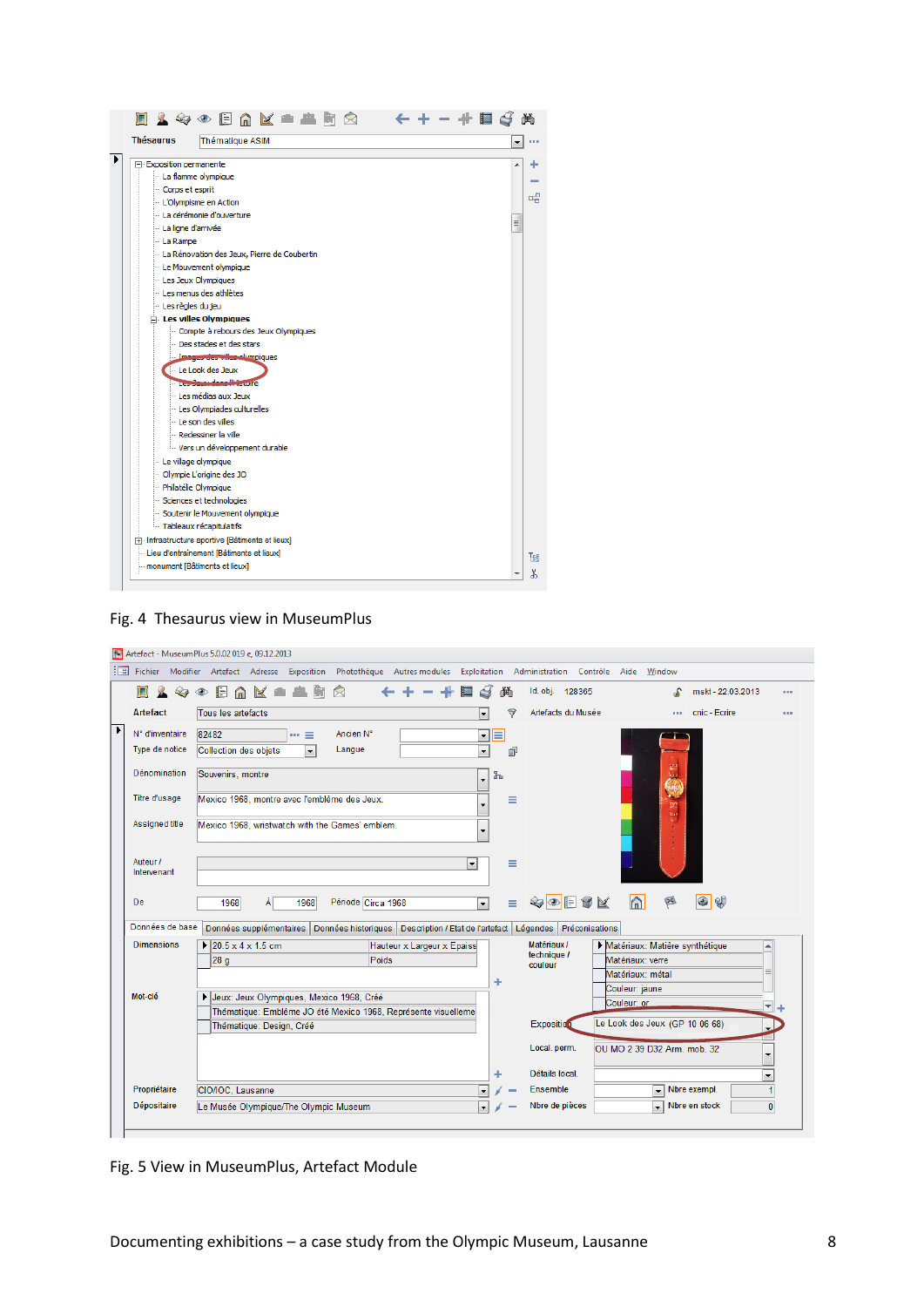# **Publication and use**

Here we come at last to the final result in the IOC Multimedia Library which brings together the IOC databases for artefacts, historical archives, pictures and moving images.

The nested exhibition structure appears on the left and allows elements to be presented in accordance with the exhibition's organisational logic. Associated texts and multimedia items are grouped together and the exhibition's sequence of presentation is respected.



Fig. 5. View in IOC Multimedia Library

# **Conclusion**

We conclude from this analysis that greater attention should be given to the question of archiving exhibitions and that an innovative approach is needed to provide a satisfactory solution. For this reason we have presented a conceptual scheme for documenting exhibitions and attempted to show that an implementation using existing software is indeed possible for all type of items used in an exhibition: artefacts, archival documents, pictures, moving archives and texts.